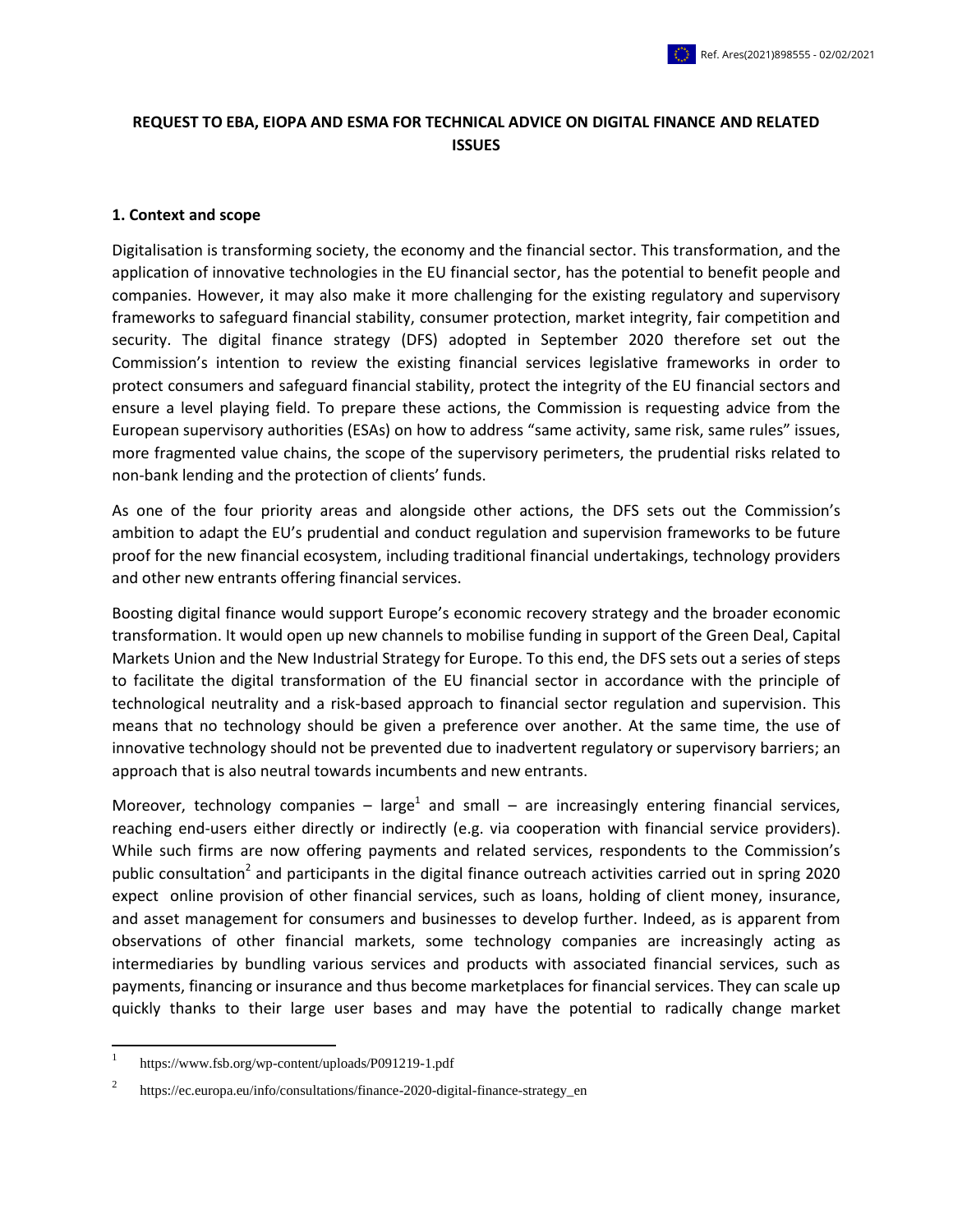structures, something which can be efficiency and consumer-welfare enhancing but may also sometimes adversely affect competition. Notwithstanding the opportunities and benefits, preliminary evidence to date suggests that such concerns could be particularly pronounced as regards potential risks stemming from large-scale lending operations by firms outside the traditional regulatory perimeter, which could entail consumer protection as well as both micro and macro-prudential and conduct risks.

Furthermore, technology is contributing to breaking up previously integrated value chains for a given financial service, as incumbents and new entrants adopt new business models leveraging technology such as application programming interfaces (APIs) and platforms. A good example is the new ecosystem that is emerging in payments and account information services<sup>3</sup> as a result of the revised payment services directive (PSD2). Similar trends in other financial services could change or displace risks if not managed properly, especially if the entities involved are subject to different regulatory and supervisory frameworks, or even unregulated, leading to challenges for supervision and risk mitigation. This could be an issue for instance where start-ups are in co-operation agreements with incumbent financial institutions for the technology focused development or provision of a new or improved service. The relevance of technology firms for the financial service value chain is increasing, ranging from payments and banking to insurance services. Similar issues may arise in relation to the leveraging of digital platforms for the provision of financial (and non-financial) services.

Technology companies have already become an integral part of the financial ecosystem and this trend is likely to continue. Most respondents to the consultation preceding the digital finance strategy expect risks to increase in the event the regulatory and supervisory frameworks were not to adapt to the new business models. It is important to address any risks, affecting in particular customers and consumers (policy-holders, investors and depositors) and financial stability issues while ensuring fair competition in financial services markets and preventing the use of the EU's financial system for money laundering and terrorist financing (ML/TF) purposes.

International,<sup>4</sup> European<sup>5</sup> and national supervisors have assessed these market trends and the associated opportunities, challenges and risks from various perspectives. They drew attention to issues with competition and conduct, ML/TF risks, transparency and complaints management, operational dependency, concentration of funds and liquidity risks, increasing systemic risks, credit and financial stability risks. The ESAs have recently carried out in-depth assessments of BigTech in finance, the increasingly fragmented or non-integrated value chain in the insurance sector and more recently have been taking forward preliminary work regarding the leveraging of digital platforms<sup>6</sup> in insurance,

 3 Following the implementation of the PSD2, it is estimated that there are about 250 licensed TPPs and about 300 banks offering TPP-like services across the EU.

<sup>4</sup> https://www.fsb.org/wp-content/uploads/P091219-1.pdf

<sup>5</sup> https://www.eiopa.europa.eu/content/discussion-paper-reinsurance-value-chain-and-new-business-models-arisingdigitalisation\_en https://ec.europa.eu/eusurvey/runner/EBA\_digital\_platforms\_survey\_2020

<sup>6</sup> There are different definitions of platforms. According to EIOPA, a platform is the technical infrastructure necessary for multiple participants to connect and interact with each other, and create and exchange value. According to the EBA, a digital platform/platform enables at least one financial institution directly (or indirectly using a regulated or unregulated intermediary) to market to customers, and/or conclude with customers contracts for, financial products and services within the EEA.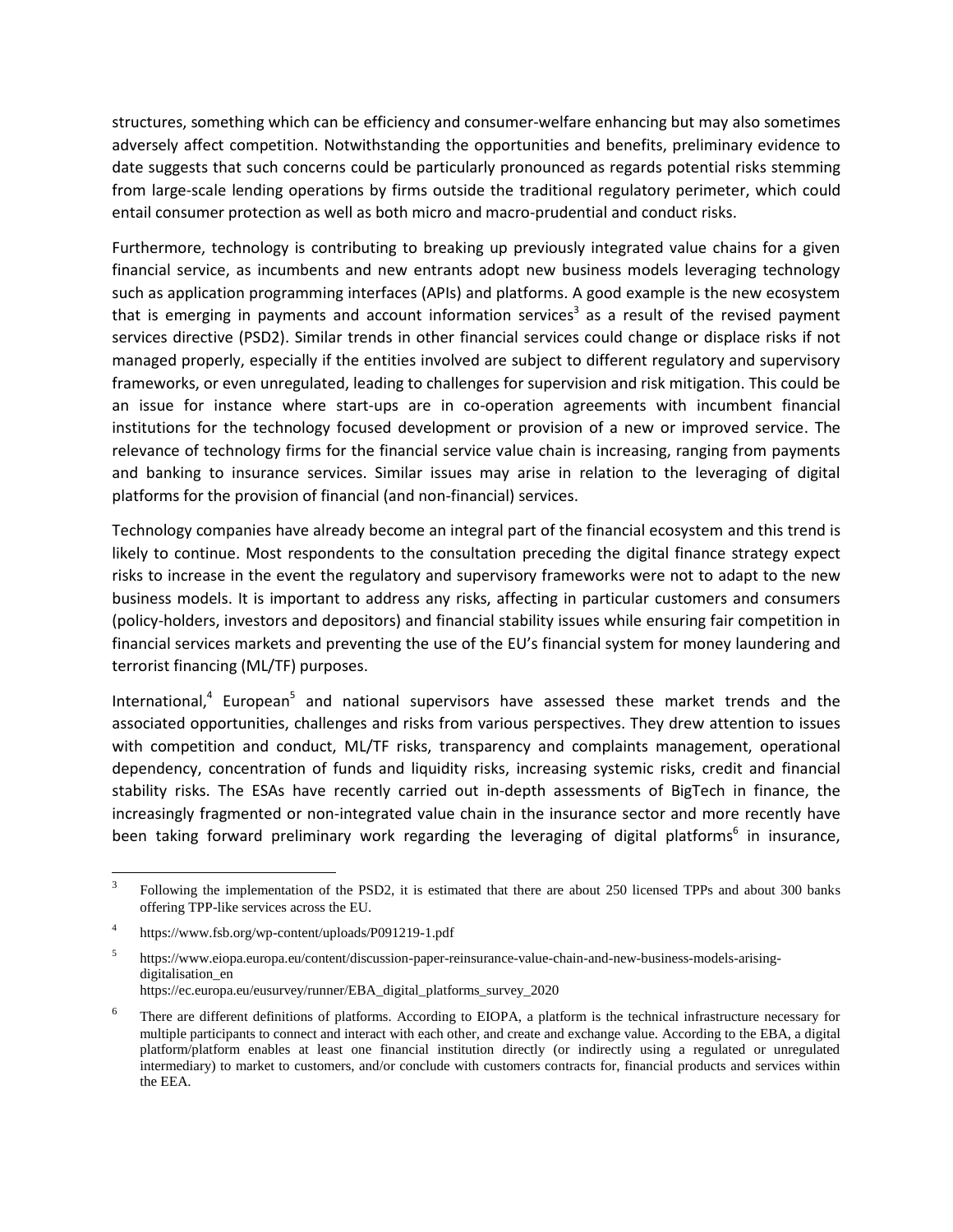banking and payments. They have also identified potential impediments to the cross-border provision of banking and payment services in the EU.<sup>7</sup> These assessments will bring relevant elements in the context of the call for advice. At the same time, the advice should capture the challenges and risks that sectoral and cross-sectoral developments bring for regulators and supervisors.

Finally, it should be noted that the legislative proposal for the Digital Markets Act (DMA)<sup>8</sup> – adopted on 15 December 2020 – proposes new ex-ante rules for gatekeeper platforms as well as a new supervisory framework at EU level to address conduct and competition harm risks. Most of the large technology companies which are currently offering financial services are likely to fall into the scope of this proposal. The 2020 public consultation on digital finance suggested that consumers would face new conduct risks which requires a new perspective from regulators. The DMA will address some of the conduct risks to consumers posed by the significant market power of the big tech companies, but the ESAs should continue to consider other potential sources of risks. Of course, the DMA will not deal with the risks usually covered by prudential supervision either.

As set out in the DFS, the Commission will, where necessary, adapt the existing conduct and prudential EU legal frameworks so as to continue safeguarding financial stability and integrity, and protecting consumers and other customers in line with the principles of technical/technological neutrality and "same activity, same risk, same rules".

# **2. Procedure**

The Commission requests the technical advice of the ESAs based on its Digital Finance Strategy, which sets out its work for the coming four years in this domain. The Commission may propose new legislations, amendments to existing EU legislations or take other actions. The technical advice of the ESAs will be a key input to this work.

The Commission reserves the right to revise and/or supplement this formal mandate.

The technical advice received on the basis of this mandate will not prejudge the Commission's final decision in any way. In accordance with the established practice, the Commission may consult other experts or seek other inputs.

The ESAs should consult the Joint Committee on the aspects that fall under the scope of the Committee.

The European Parliament and the Council will be informed about this request, which will be available on the website of the Directorate-General for Financial Stability, Financial Services and Capital Markets Union once it has been transmitted to the European Supervisory Authorities.

 $\overline{\phantom{a}}$ 7 See in particular the EBA's October 2019 report:

https://eba.europa.eu/sites/default/documents/files/document\_library//EBA%20Report%20on%20potential%20impediments %20to%20the%20cross-border%20provision%20of%20banking%20and%20payment%20services.pdf

<sup>8</sup> https://ec.europa.eu/info/strategy/priorities-2019-2024/europe-fit-digital-age/digital-markets-act-ensuring-fair-and-opendigital-markets\_en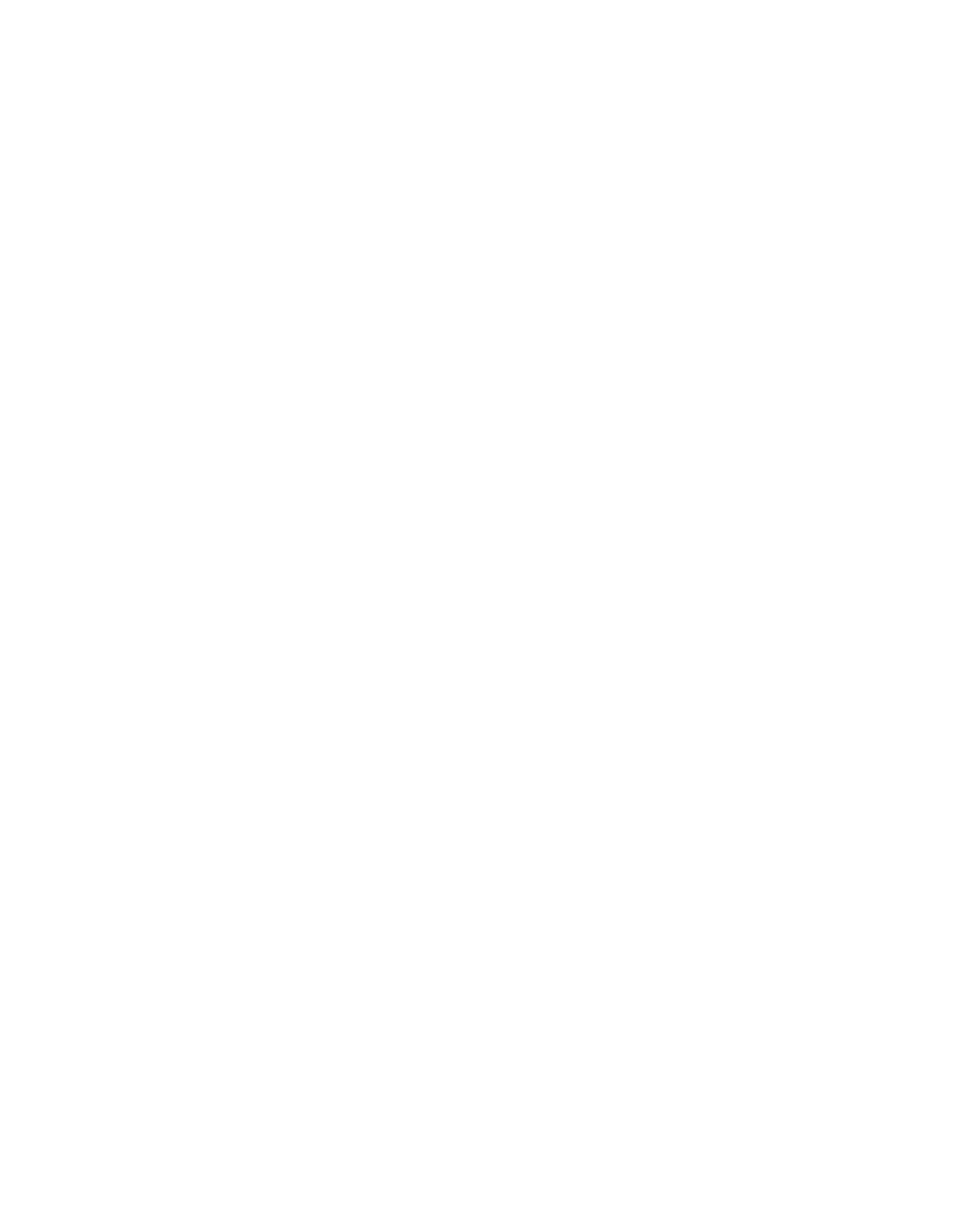### **3. The ESAs are invited to provide technical advice on the following items**

### **3.1. Regulation and supervision of more fragmented or non-integrated value chains**

As the DFS stated, the Commission will assess how to ensure comprehensive supervision of the more fragmented value chains and the new providers of financial services. Digitalisation and technological innovation can lead to more fragmented value chains in finance. Even though the use of third-party services and outsourcing is not new in the financial area, technological developments are increasing the extent to and ways by which financial services providers rely on third-parties in the delivery of services. This can be done through various ways, outsourcing, partnerships, cooperation agreements or joint ventures.

Financial services providers already cooperate closely with other financial and non-financial companies for the provision of a single financial service e.g. insurance undertakings with reinsurance undertakings, investment firms with clearing and settlement services providers, banks with payment service providers and payment card schemes. Further, some new market participants are cooperating with credit institutions in order to fulfil the safeguarding requirements set out in the respective directives. However, interconnections historically have been limited and based on relatively clear functional separation.

Technological developments and regulatory initiatives to reduce barriers to entry for new services and providers are changing the arrangements. For example, BigTech companies are partnering with regulated financial institutions to offer either non-financial services, such as cloud services which are necessary in the digital context, or financial services such as payment, insurance or lending services<sup>9</sup>. In its recent proposal on Digital Operational Resilience<sup>10</sup>, the Commission proposed to establish an oversight framework for critical third-party providers which are intended to address the risks stemming from this cooperation with these companies when offering cloud services providers to the financial industry. However, this framework does not address all the challenges and especially the prudential risks linked to the offering of financial services by BigTech companies.

In recent years, open banking – the opening up of the market for payment services to competition by bank clients granting companies access to their payment account information – has also triggered the development of innovative payment services requiring the cooperation of account servicing payment service providers and third-party providers (providing payment initiation and account information services). PSD2 has opened up the market for payment service providers (including those leveraging innovative business models) and required banks to cooperate with them. When initiating payment transactions, customers may use an app operated by a payment initiation provider but the transaction is executed by the account servicing payment service provider (often a bank). This way the service provision is based on more than one regulated payment service provider that are legally and economically separated. They need to operationally work together smoothly to ensure the quality and the security of the financial services. In the insurance sector, InsurTech companies are increasingly

 $\overline{\phantom{a}}$ 

Apple and Goldman Sachs partnered to offer a credit card; Google recently announced new partnerships with banks and credit unions in the US. Also in insurance, especially outside the EU. See e.g[. https://www.cbinsights.com/research/big-tech](https://www.cbinsights.com/research/big-tech-insurance/)[insurance/](https://www.cbinsights.com/research/big-tech-insurance/)

https://ec.europa.eu/info/publications/200924-digital-finance-proposals\_en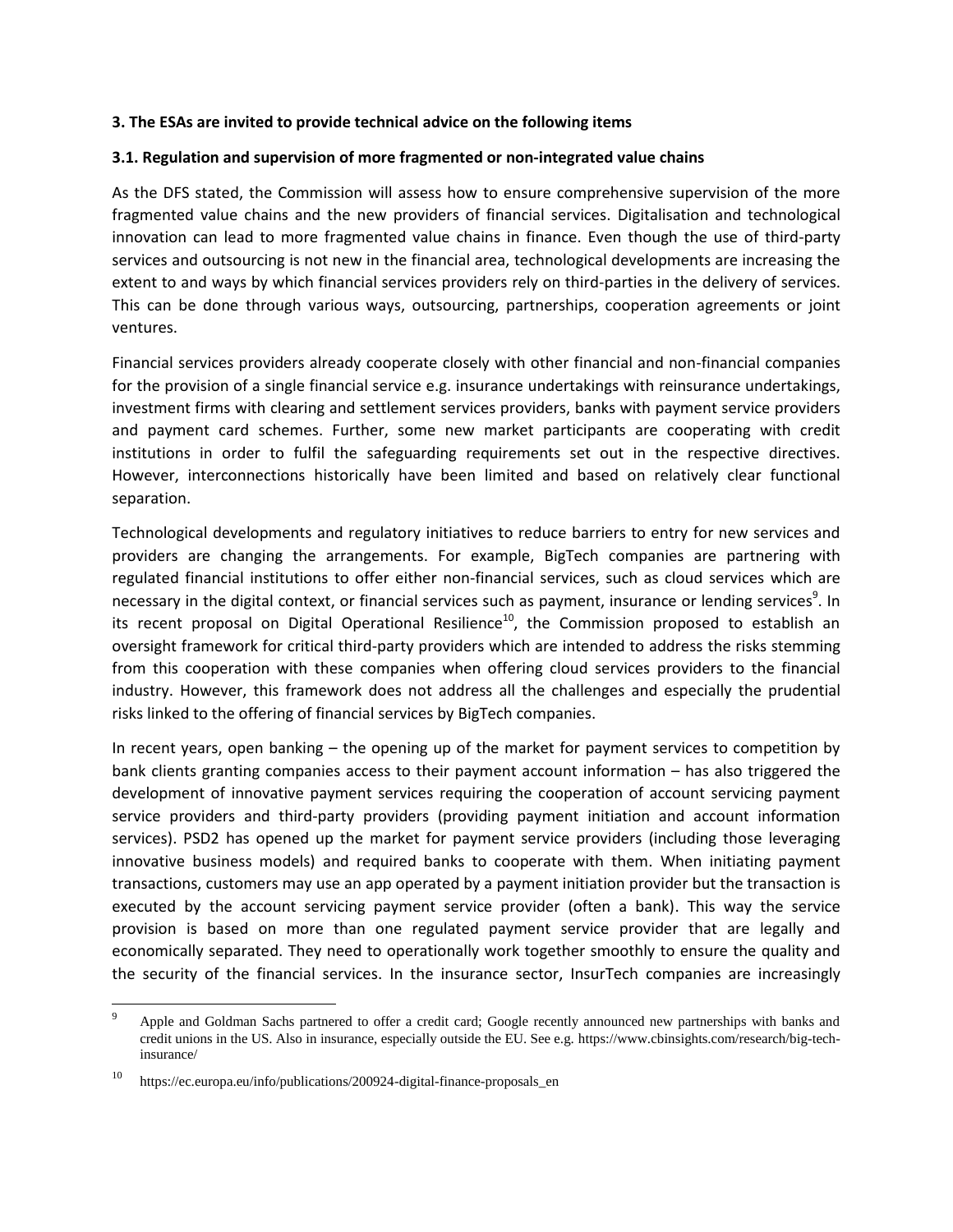partnering with insurers to offer new and more innovative services to customers, as set out by EIOPA in its recent Discussion Paper on the (re)insurance value chain<sup>11</sup>. These trends go beyond payments and insurance though, as similar issues arise from increasing reliance on third party service tech providers (e.g. technological systems, cloud, AI algorithms, etc.).

The joint provision of a single financial service by several specialised entities may lead to greater efficiency and overall benefits to the users of financial services. It could however also create new risks as the provision of a service is divided into parts, each executed by a separate entity which may be subject to different legal requirements. The existing regulatory framework may currently not sufficiently take into account such collaborative business models. However, it must be ensured that the appropriate requirements are followed by each actor within the chain of service providers, who jointly provide the service. The framework should also ensure that the requirements for each provider of the value chain are proportionate to the risks that they may create and that it is clear which actor maintains liability in different scenarios.

In the context of cross-border supervision, the multiple cooperating actors can also raise issues and questions about coordination between different supervisors involved, and about the legal responsibility for conduct, operational resilience of the entire value chain, and prudential treatment. For example, with multiple actors, including non-regulated technology companies, the consumer may need clarity on who is effectively responsible for providing the service and where to request information from, report problems to and request remedies from. Similarly, authorities also need clarity on the legal responsibilities of the various businesses and thus where they need to intervene.

## **Request to the ESAs:**

The ESAs should in their respective areas monitor and if warranted report on new material developments in the evolution and fragmentation of value chains of single financial services driven by technological innovation and the entry of new market participants. The ESAs are requested to assess if and when more fragmented or non-integrated $^{12}$  value chains lead to unidentified or unaddressed risks in terms of notably financial stability, market integrity or consumer protection and what challenges they bring for supervisors. They should, if and when warranted, advise how to manage the overall risks of the value chain and in particular advise on how to ensure a holistic approach to regulation and supervision.

The advice should pay particular attention to regulatory and supervisory challenges (prudential, AML/CFT and conduct) stemming from (i) cooperation among regulated providers active in multiple subsectors of financial services (e.g. retail financial services, payments, investment services, insurance) and established in one or various Member States in the EU, (ii) cooperation between technology companies – in particular BigTech firms – and financial service providers established in one or various Member States in the EU, (iii) cooperation among multiple subsectors of financial services and nonregulated companies operating in the EU but established outside the EU.

 $11 -$ <sup>11</sup> https://www.eiopa.europa.eu/content/eiopa-consults-reinsurance-value-chain-and-new-business-models-arisingdigitalisation\_en

<sup>&</sup>lt;sup>12</sup> I.e. value chains that are not entirely controlled by the same economic entity.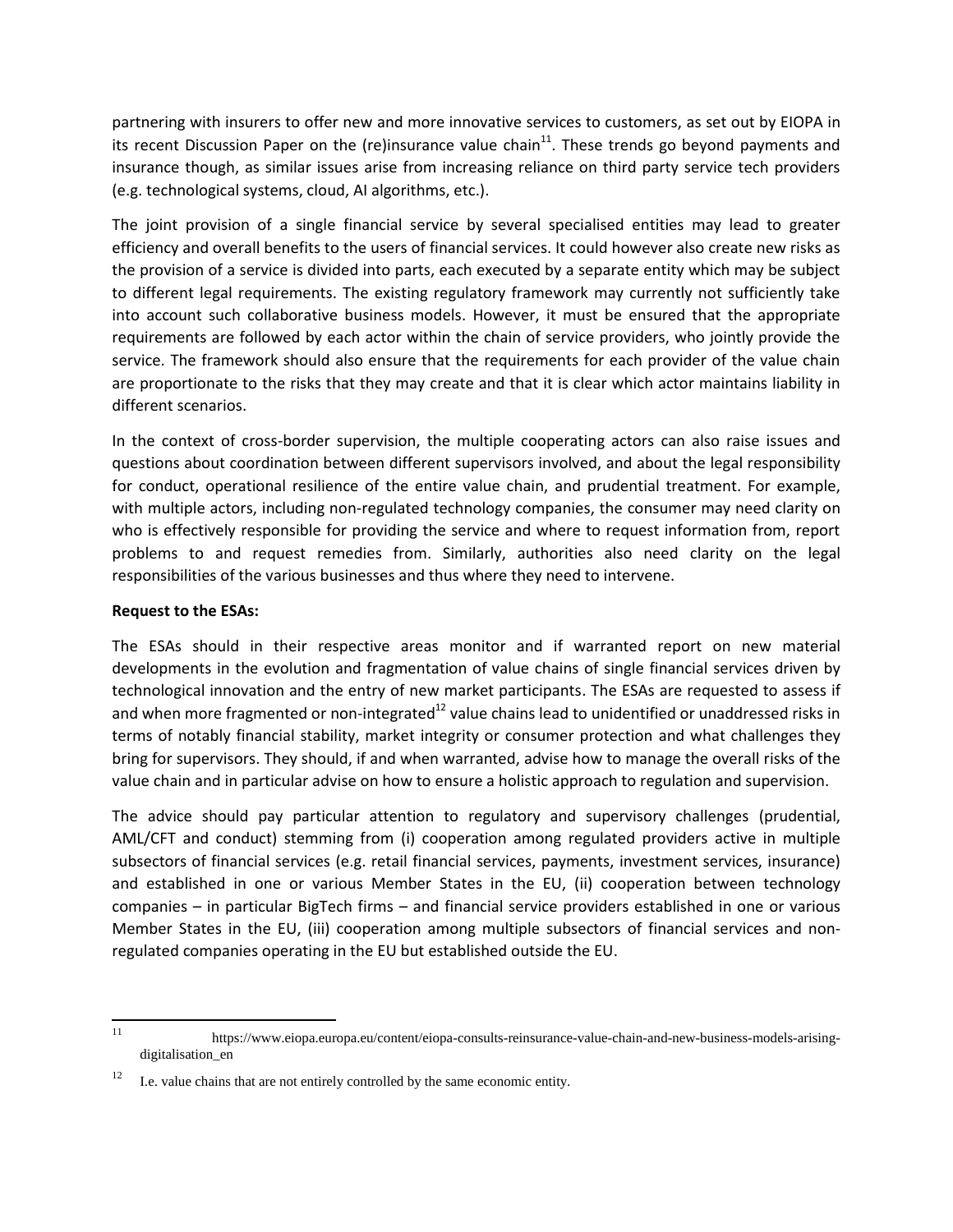### **3.2 Platforms and bundling of various financial services**

Platforms can market or provide access to multiple financial services, often from various service providers such as payments services, payment accounts, lending, investment, and insurance products. Financial services providers operating digital distribution channels can also cooperate with new fintech companies to bundle a range of financial services. These service providers may form part of the same company or group as the platform provider or be provided by third parties which may or may not belong to the same corporate group and potentially be licenced in different Member States or outside of the EU. The different financial services bundled on the platform may fall under separate sectorial regulations and supervisory arrangements, or may potentially fall outside of the scope of the EU financial services regulatory perimeter, as may be the case for some lending activities (see section 4.1). The traditional regulation and supervision of financial services are sector-based and often have a single focus, e.g. banking, insurance, investment services. Hence, currently, the supervision of the various services marketed or offered together may be conducted by multiple national and EU supervisory authorities. The platforms are not typically subject to any holistic regulation nor supervised in a holistic way. However, they could pose a compound risk with the bundled products as regards e.g. interaction with consumer and customer protection, conduct of business, ML/TF risk, operational risk etc. This compound risk might not be captured fully or adequately by the current regulatory or supervisory setup largely based on sectoral lines.

### **Request to ESAs**

The ESAs are requested to assess the extent to which platforms that operate across multiple Member States to market or provide various financial products and services are effectively regulated and supervised. Keeping in mind broader Commission policy objectives, such as the creation of a Capital Markets Union, they should advise whether there is a need to extend or modify current EU financial services regulation and whether there is a need to enhance supervisory practices, including through convergence measures. The ESAs should take into account the supervisory perimeters of the legislation already in force or already adopted (e.g. Regulation on European Crowdfunding Service Providers, ECSP). They should also assess if current supervisory capacities and skill are adequate for monitoring such online services and enforcing rules and provide such advice as appropriate.

## **3.3. Risks of groups combining different activities**

Sectoral legislations have been developed to manage the specific risks that each financial sector and activity represents. For example, stringent regulations are justified when it comes to risks related to deposit taking activities. In these cases, in addition to the solo supervision of the individual banks in a group, supervision on a consolidated basis is also required, so that the risks of the entire banking group, i.e. including all relevant financial institutions within that group, are duly taken into account for the purposes of the prudential supervision. However, with respect to banking rules, the current consolidation perimeter does not include technology companies for instance when they are not considered as financial institutions or specific ancillary services undertakings. This may lead to i) unlevel playing field and ii) unaddressed risks and supervision gaps that could become more important in the context of technological innovation.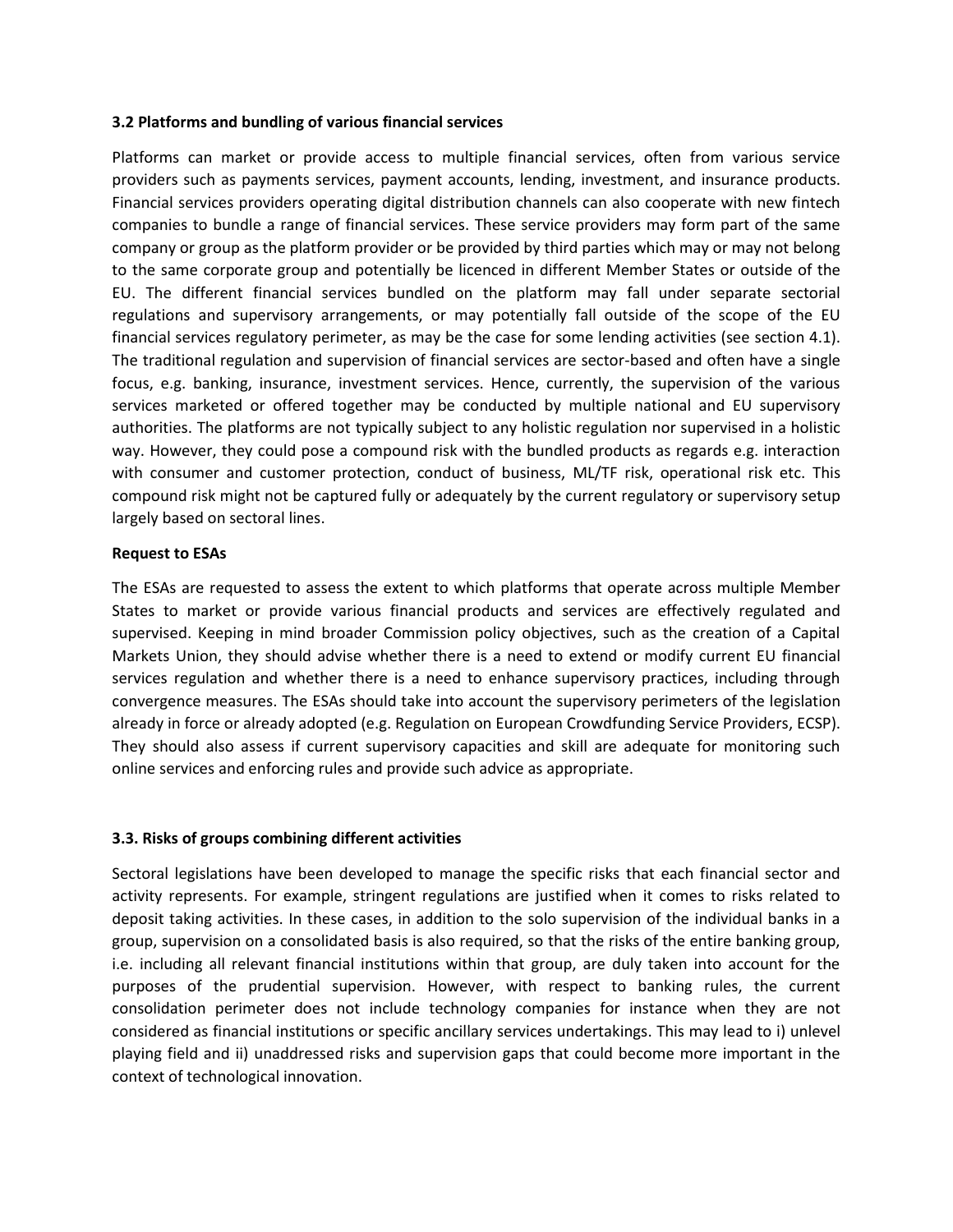In terms of level playing field concerns, under current rules, specific entities belonging to a banking group may face different requirements than those operating outside such a group due to the particularly strong policy imperative of ensuring the safety and soundness of banking groups and the banking system. Technology companies can provide financial services and compete with banking groups without the additional requirements coming from the consolidation rules. It needs to be analysed if this gives rise to level playing field issues and, if so, how these could be addressed.

In terms of the risk of mixed activity groups, large technology companies active in various sectors (e.g. social media, e-commerce, transport) may increasingly enter financial services, including by establishing their own subsidiaries for the provision of financial services. This can pose new challenges for regulators and supervisors.

First, large technology companies have significant capacity to quickly scale up the offerings of their financial services and may pose additional risks compared to small operators without such capacity. This may need to be addressed by adjusting EU legislation.<sup>13</sup>

Second, large technology companies offer a wide range of services and have elevated intra-group dependencies, for instance on integrated data pools, operating systems and processes, and customer access. They may use their vast amount of customers' data to support the provision of financial services giving rise to questions about conduct and prudential risk management, which have not been present so far in traditional mixed activity groups. These taken together suggest that they pose risks of a more systemic dimension. Hence a holistic approach to their supervision may be necessary.<sup>14</sup>

Existing sectoral financial legislation (banking, investment services, insurance) embed already an approach for group supervision. On top of those, the financial conglomerates directive (FICOD) requires a supplementary supervision aimed at identifying and addressing risks of groups that provide different financial services. Those frameworks also partly tackle the issue of financial and non-financial services (with mixed financial groups and mixed activity groups requirements). However, emerging types of mixed activity groups are not covered by a framework that facilitates coordinated supervision on a cross-sectoral basis, as their financial activities usually represent only a limited share of their total balance sheet or may only have a limited number of entities identified as financial undertakings in scope of the prudential sectoral rules. Even when the group has a specialised financial subgroup, sectoral financial legislations would only apply to that subgroup, with limited possibility to supervise and prevent risks stemming from the interactions between that financial sub-group and the broader group.

Furthermore, groups' prudential supervision requirements are mainly focused on addressing group-level capital adequacy, risk concentration, intra-group transactions, internal control mechanisms and risk management procedures. Additionally, they only scope-in 'regulated entities' within the financial group. Finally, the 'competent authorities' participating in supervision are limited to the authorities empowered to supervise (from a prudential perspective) 'regulated entities' in the group. This means

 $13$ In one specific case, for example, relating to asset-referenced tokens regulated under MICA, the Commission has proposed additional, more stringent requirements for significant operators. This approach of imposing more stringent requirements on larger firms that may pose risks to the EU financial system as whole builds on similar approaches in regulation and supervision of other financial firms (e.g. significant banks under CRD/CRR and significant investment firms under the IFD/IFR).

<sup>&</sup>lt;sup>14</sup> The Next Generation of Financial Conglomerates: BigTech and Beyond, Elisabeth Noble: [https://papers.ssrn.com/sol3/papers.cfm?abstract\\_id=3693870](https://papers.ssrn.com/sol3/papers.cfm?abstract_id=3693870)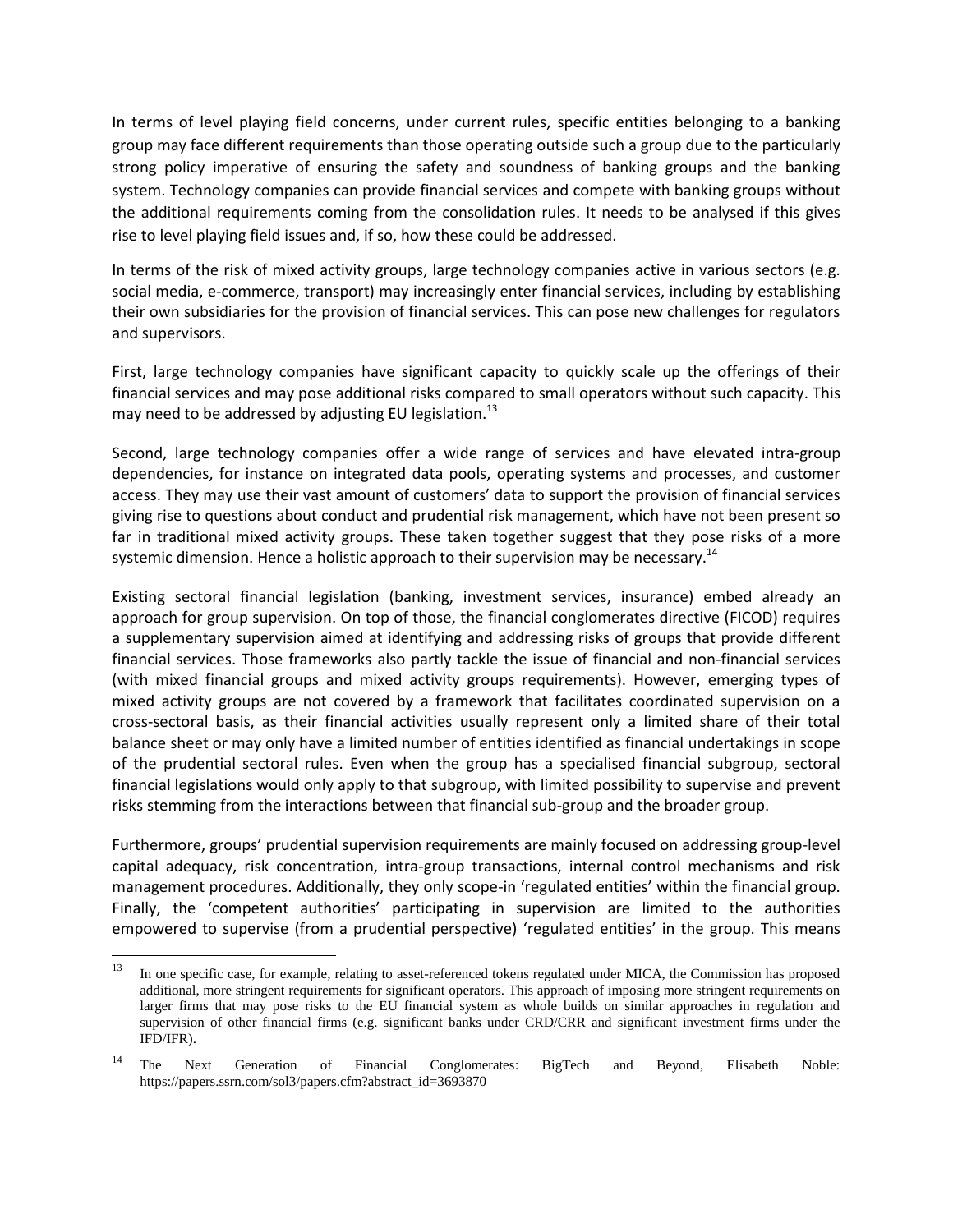that supervisory blind spots might exist, because (i) some types of risk might not be (or not sufficiently) reflected in EU legislations, (ii) competent authorities may lack supervisory powers in relation to potentially significant non-financial companies of the groups they supervise, and (iii) the focus of prudential supervision might be too narrow when considered in the context of wider policy developments.<sup>15</sup>

# **Request to the ESAs:**

In terms of level playing field, the EBA should assess (i) whether current approaches to group regulation and consolidated supervision that aim to address the risks of regulated financial groups at consolidated level could be detrimental to a level playing field between entities providing the same financial services as part of a group versus as a single entity, and (ii) whether there are areas where targeted adjustments to the EU regime could be considered without endangering prudential soundness and safety. While these issues have predominantly been raised in banking, the ESAs should assess the situation in other sectors such as investment firms and insurance groups, and more generally mixed activity groups going through digital transformation. They should also advice on the potential need for adjusting the associated legislations.

In terms of mixed activity groups, first, the ESAs are requested to analyse new emerging risks in relation to mixed-activity groups, in particular large technology companies with a significant activity outside the financial sector marketing or providing financial services. The ESAs are requested to assess whether current licencing practices and regulatory requirements are adequate for large mixed activity operators that gain significant market share or have particular business models in payments, lending, holding customer funds, and/or insurance and investment or whether these providers should be required to fulfil more stringent and proportionate requirements. The ESAs should also assess whether existing EU legislation address these risks, or whether adjustments would be needed.

Second, the ESAs are requested to analyse the potential need for a new cooperation and coordination arrangements between financial supervisors and if needed other (data, competition) authorities in order to ensure effective supervision of emerging new types of mixed activity groups. The ESAs are requested to advise, where warranted, on how to adjust the supervisory arrangements relative to mixed activity groups, in particular large technology companies that build up substantial market share in financial services. The advice should also focus on (i) whether large technology companies (with substantial market share) in financial services as mixed activity groups should be supervised specifically; (ii) how interdependencies with, and potential risks stemming from, the financial and non-financial part of the business can be identified and addressed; and, (iii) how supervisory cooperation within the EU and with third countries can be improved for these companies and groups.

 $\overline{\phantom{a}}$ <sup>15</sup> The Next Generation of Financial Conglomerates: BigTech and Beyond, Elisabeth Noble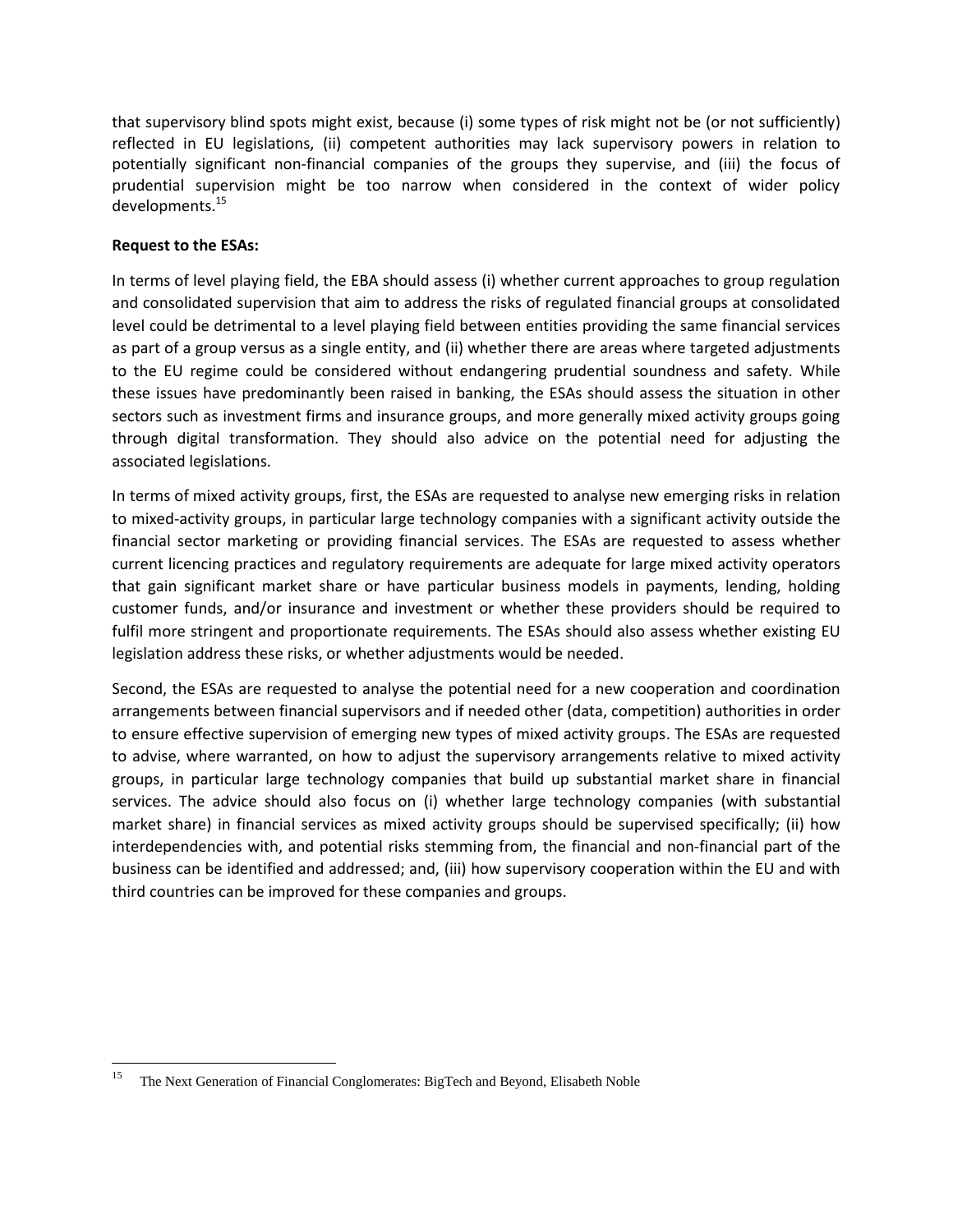### **4 Additional requests for technical advice from the EBA**

## **4.1 Non-bank lending**

In accordance with the DFS, the Commission is considering the need for legislative proposals to address potential micro and macro-prudential risks stemming from potential large-scale lending operations by firms outside the EU-financial services regulatory perimeter. Credit intermediation by companies that are non-banks is not a new phenomenon; it has been on the radar screen of regulators for many years.<sup>16</sup> These entities may include financial leasing, factoring, mortgage lending and consumer lending companies or other types of undertakings, also depending on Member States' national rules and frameworks. While these activities are mostly carried out within their local markets, there is increasing evidence that the use of innovative technologies to reach new customers, including potentially crossborder, is putting pressure on traditional local models.<sup>17</sup> At the same time, the absence of a common EU framework for such activities may be holding back a source of cross-border credit provision, which could help support the recovery of the economy. As not all Members States regulate non-bank lending activity at national level and for all forms of credit provision, and where they do requirements may vary, this leads to differential treatment across Member States.

New digital means to market and provide access to products and services can make it easier for firms to reach new customers locally and cross-border. Existing firms and new market entrants, such as ecommerce platforms, telecommunication firms and other large technology companies or other entities whose main activity is not currently the provision of financial services, may seek to use their competitive advantages of a wide user-base or specific user-data that they hold in order to provide credit, $^{18}$ potentially increasing the flow of credit outside the traditional perimeter of EU banking regulation. In particular, leveraging existing customer bases, these firms would have the potential to substantially scale it up in a short time frame. So-called value added-services, such as credit scoring,<sup>19</sup> provided by some firms on the basis of aggregated account information (including from non-payment accounts) could further facilitate credit provision, while at the same time potentially making it difficult to distinguish between the regulated (e.g. account information services under PSD2) and the non-regulated service.

However, credit provision outside the EU regulatory perimeter (Capital Requirements Directive and Regulation (CRR/CRD), the new European Crowdfunding Service Providers (ECSP) Regulation, Alternative Investment Fund Managers and amending Directives (AIFMD), as well as activity-based legislation like

<sup>16</sup> <sup>16</sup> For example, see the European Banking Authority's November 2017 Opinion and Report on Other Financial Intermediaries: <https://eba.europa.eu/eba-publishes-an-opinion-and-report-on-regulatory-perimeter-issues-relating-to-the-crdiv-crr>

<sup>&</sup>lt;sup>17</sup> Although they are outside the banking regulatory perimeter they are subject, in some cases, to activity rules (e.g. Consumer Credit Directive, Distance Marketing of Financial Services Directive, Mortgage Credit Directive).

<sup>&</sup>lt;sup>18</sup> For example, according to Oliver Wyman, Amazon began its lending business in 2015 with credit cards and the Amazon Credit Builder program in partnership with Synchrony Bank. In 2011, it entered merchant lending by launching Amazon Lending in the United States, offering revolving credit for small and medium sellers in the Amazon e-commerce platform using Amazon's own capital or bank partners' funding (for example, BAML). It scaled its activities to \$1 billion in loan origination in 2018, the equivalent to a midsized national SME lender in the United States. Source: Oliver Wyman: Big banks, bigger techs, 2020

There are increasing risks of credit scoring based on data, which can deny access to some services.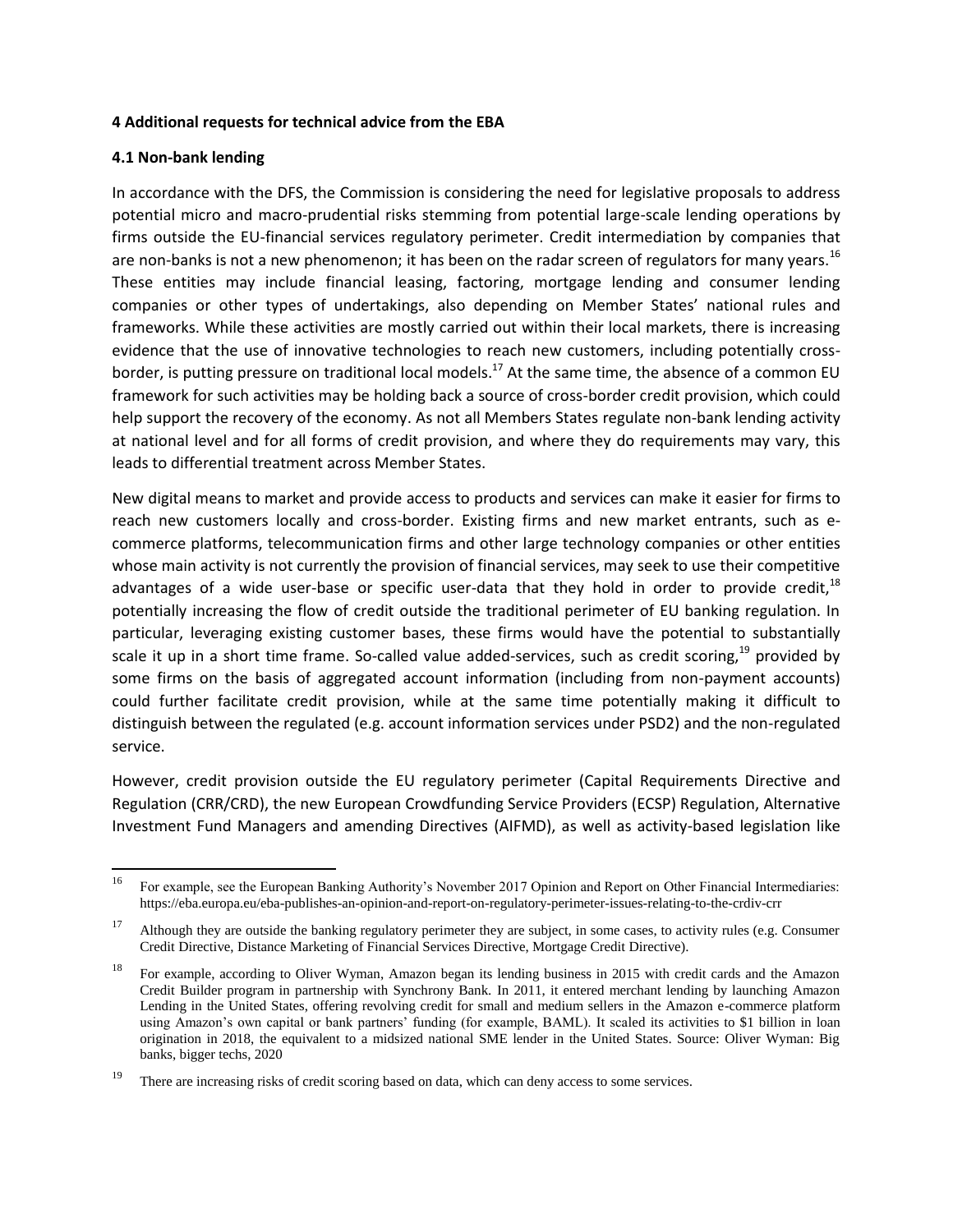the Consumer Credit Directive (CCD) and the Mortgage Credit Directive (MCD) gives rise to a number of challenges for regulators. The diversity of business models across the industry poses significant challenges for practitioners and policymakers alike. These challenges include ensuring adequate consumer and investor protection and level playing field between different types of lenders (with similar underlying risk characteristics), and the timely assessment of overall financial stability and economywide risks.  $20$  The challenges and benefits may become greater if market participants make more extensive use of their competitive advantages and market position.<sup>21</sup> This could, if it were to reach a certain scale, result in a significant portion of loans being received from entities which are not under the EU's regulatory perimeter. The possible associated risks related to credit, liquidity, leverage, and operations and pro-cyclicality should therefore be evaluated. These risks are addressed by EU banking regulations and other sectoral legislation (i.e. AIFMD and ECSP) but other entities carrying out lending activity, including BigTech companies that may choose to provide credit pursuant to national regimes, may remain outside the scope of these regulations (especially for business-to-business models). They may also not be subject to adequate authorisation processes at national level including inclusion within a register and proper supervision whilst they are active in cross-border lending activities. Furthermore, financial institutions', banks' exposure to other financial intermediaries (OFIs) is a channel where contagion and step-in risk could cause wider problems.

In addition, further consideration should be given to the cross-border provision of retail financial services by OFIs (outside the scope of CRR/CRD/ECSP/AIFMD), including unregulated digital platforms offering financial services or those operating under a national framework. They benefit consumers, as it fosters competition and expands the offer available to consumers. However, it also may pose challenges regarding the distribution of responsibilities between the home and the host competent authorities which are or would be responsible for supervising those activities. In particular, the application of consumer protection provisions (i.e. which national consumer protection requirements apply and how to supervise them), AML/CFT supervision, and the monitoring of their business conduct pose large challenges. Most of these entities, which are active cross-borders, may not benefit from existing EU passports<sup>22</sup> (e.g. the ECSP Regulation, as falling solely under the MCD or the CCD), which creates challenges in terms of legal uncertainty and resulting in different treatment of these platforms from one Member State to another, and barriers for firms as they seek to navigate applicable obligations under national regimes.

#### **Request to the EBA:**

<sup>20</sup> <sup>20</sup> Fintech and big tech credit are growing to sizes that could be relevant to financial stability. In specific markets, for instance small businesses lending in the United Kingdom and China, and consumer lending in Kenya, Fintech and big tech lending have a significant market share. Some big tech players (particularly in China) have likely reached a level of systemic importance. Moreover, as credit has grown rapidly, there is the potential for individual borrowers to become over-indebted, and – as in past periods of rapid credit growth – even for risks to financial stability. Source: BIS Fintech and big tech credit: a new database, 2020 https://www.bis.org/publ/work887.pdf

<sup>&</sup>lt;sup>21</sup> Source: BIS Quarterly Review, September 2018, Fintech credit markets around the world: size, drivers and policy issues https://www.bis.org/publ/qtrpdf/r\_qt1809e.pdf

<sup>&</sup>lt;sup>22</sup> Loan originating Alternative Investment Funds (AIF) benefit from the passport held by the licenced AIFMs. Currently the requirements applicable to the loan-originating AIFs are national.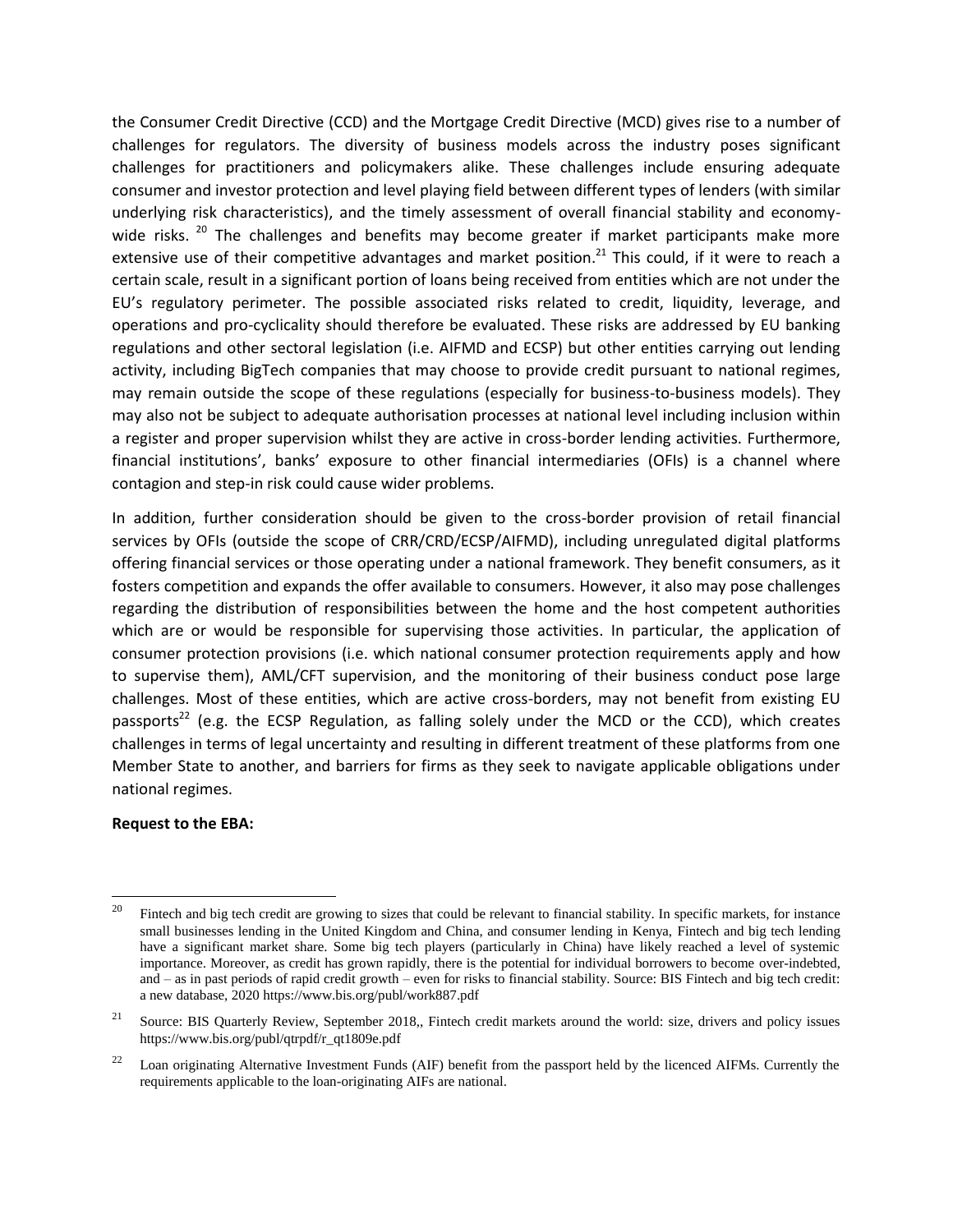The EBA is requested to examine to what extent lending<sup>23</sup> provided by financial intermediaries outside of the pan-European financial services regulatory perimeter (i.e. entities under the scope of CRR/CRD, ECSP and AIFMD), including as applicable by technology companies and digital platforms, exists in the EU and may evolve recognising the deployment of innovative technologies as a means to reach new customers. In particular, the EBA should (i) report on the business models and legal structures employed, (ii) identify any regulatory and supervisory issues that may impede, on the one hand, effective risk management at both a micro and macro level, and on the other, scaling up of services cross-border and (iii) assess to what extent these activities are not (sufficiently) covered by other EU legislation, such as the CCD and the MCD.

The EBA should advise on any potential need to adjust the EU regulatory perimeter especially taking account of (i) the potential for the scaling up of these types of lending activities in light of the deployment of innovative technologies, (ii) the national rules in place to regulate these activities and to what extent is the approach homogenous across Member States, (iii) uncovered issues/risks not addressed, considering also the actual or potential carrying out of the activities cross-border. The EBA should develop and propose policy options to address any identified issues, taking into account the necessity of establishing specific authorisation, passporting, prudential requirements, conduct, consumer protection and supervision arrangements at both the domestic and cross-border level.

## **4.2 Protection of client funds and the articulation to the deposit guarantee scheme directive (DGSD)**

The payment services directive (PSD2) and the e-money directive (EMD2) contain safeguarding requirements in the form of provisions applicable to client funds held by payment and e-money institutions. Those provisions for instance foresee that deposits received from the payment service users for the execution of payment transactions should be safeguarded by depositing them in a separate account in a credit institution, by investing them in secured low-risk liquid assets or by covering them with an insurance policy. Similar safeguarding requirements apply to e-money institutions. In the event client funds are deposited in a credit institution, they could benefit from the protection of a deposit guarantee scheme (DGS) in line with the DGSD. Investment firms are also required to place promptly the received client funds into an account opened with a credit institution, unless they choose a different way to safeguard the funds. In addition, investor compensation schemes protect investors in the event of an investment firm's inability to repay money or return instruments held in connection with investment business. Based on anecdotal evidence, some credit institutions offer deposit-like services to other financial service providers that operate electronic platforms and gather the client funds in a single account held in the first credit institution. There is limited data on how wide-spread this practice is in the EU.

In this context, the EBA recommended to clarify the treatment of any deposits placed with credit institutions by the account holders such as payment or e-money institutions and investment firms, excluded from repayment by a DGS. $^{24}$  The Commission intends to evaluate and clarify the DGSD in the

 $23\,$ <sup>23</sup> Lending provided by undertakings not authorised as "credit institutions" pursuant to Directive 2013/36/EU (CRD).

 $24$  [EBA opinion](https://www.eba.europa.eu/sites/default/files/documents/10180/2622242/324e89ec-3523-4c5b-bd4f-e415367212bb/EBA%20Opinion%20on%20the%20eligibility%20of%20deposits%20coverage%20level%20and%20cooperation%20between%20DGSs.pdf?retry=1) on the eligibility of deposits, coverage level and cooperation between deposit guarantee schemes, 8 August 2019, see pages 61-71, Opinion on the DGS payouts of 30 October 2019, see pages 69-80.